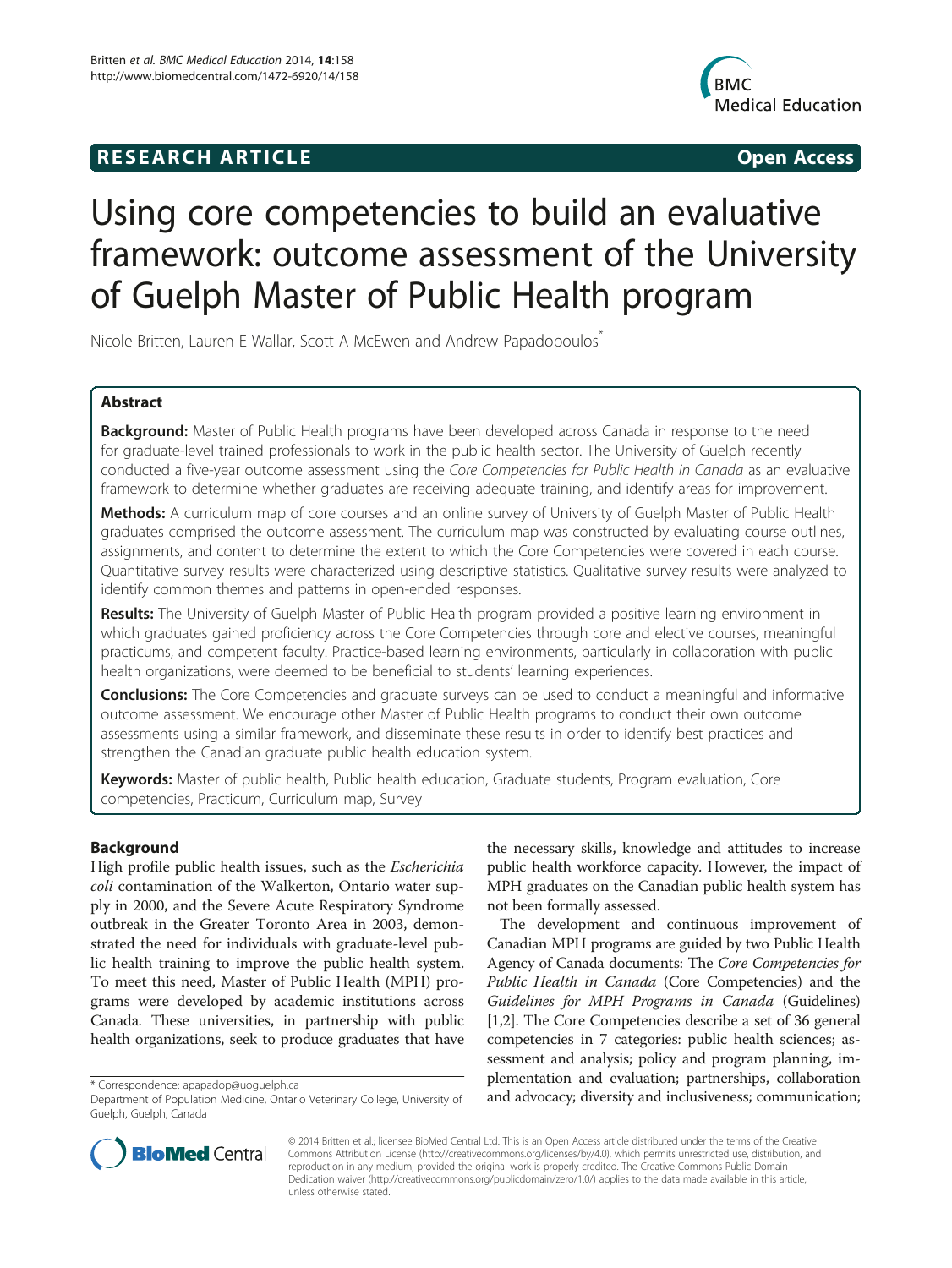and, leadership [\[1](#page-5-0)]. The Guidelines advise all MPH programs to create a competency-based learning environment that clearly and systematically increases student proficiency across the Core Competencies through wellplanned assignments, courses, and practicum experiences [[2\]](#page-5-0). The Guidelines define a practicum as a "planned, supervised and evaluated field placement that provides the opportunity to integrate classroom learning and practice in a public health work environment" [\[2](#page-5-0)]. Public health competencies have previously been used to map preparedness training initiatives [\[3,4](#page-5-0)] and preventive medicine residency programs in the United States [\[5,6\]](#page-5-0), as well as an MPH capstone assignment at the University of Guelph [[7\]](#page-5-0). However, a knowledge gap exists in how to use the Core Competencies as an evaluative framework for Canadian MPH programs. Here, we describe the development and use of such a framework to conduct a five-year outcome assessment of the University of Guelph generalist MPH program. The goals of this assessment were to: 1) Assess whether the program is being delivered as intended based on current educational practices; 2) Assess whether the program is producing individuals adequately trained to begin careers in the public health sector based on their employability; 3) Provide accountability to the University of Guelph and the Canadian public health system; 4) Identify program strengths and weaknesses, as well as gaps in the intended curriculum; and, 5) Make recommendations for continuous improvement based on measures of graduate satisfaction, quality of practicum placements, and breadth and quality of courses.

# Methods

The Core Competencies were used as the framework for this two-part outcome assessment [[1\]](#page-5-0). In the first part of the assessment, a curriculum map was created by the first author (NB), a recent graduate of the MPH program, to understand the distribution of the Core Competencies across the nine core courses. Course outlines, class assignments, and lecture material were reviewed to determine the extent to which the competencies were covered in each course. Each competency was rated using a five-point scale:  $1 - No$  coverage,  $2 - Minimal$ coverage, 3 – Moderate coverage, 4 – Substantial coverage, and 5 – Core component of the course. A competency that is minimally covered was briefly taught in lectures but was not needed to complete assignments. Moderate coverage indicates that a competency was taught in two or more lectures and was needed to complete assignments. Substantial coverage indicates that a competency was highly relevant to, but not a primary focus of, a course where it was taught in numerous lectures and needed to complete assignments. A competency that is a core component of a course was incorporated into the course learning objectives, taught throughout the entire course, and was directly assessed in course assignments. Competency 1.5 "Demonstrate the ability to pursue lifelong learning opportunities in the field of public health" was not included in the curriculum map as it reflects an ability that is developed throughout one's professional career. The curriculum map was reviewed and validated by a second graduate of the MPH program, and the program coordinator, AP.

In the second part of the assessment, a logic model was first developed that identified the program's inputs, activities, outputs, outcomes, impact and external factors (see Additional file [1\)](#page-4-0). The logic model and the program's critical success factors were used to develop survey questions. An online survey was constructed using the software program, LimeSurvey (<http://www.limesurvey.org/en/>). Informed consent was obtained prior to entering into the survey. The survey asked graduates to retrospectively assess their overall level of proficiency at the beginning of their program, and their proficiency in each of the Core Competencies at the end of their program, using a fivepoint scale: 1 – Needs improvement, 2 – Satisfactory, 3 – Good; 4 – Very good, and 5 – Outstanding. Students were also asked questions relating to the practicum placement, program curriculum and experience, and employment after graduation. In February 2013, the survey URL link was electronically distributed to all graduates via email and the University of Guelph MPH Facebook group page. Graduates were given three weeks to complete the survey.

Analysis of the survey results was done using Excel. Any incomplete surveys were excluded from analysis. Descriptive statistics were determined for all ratings scale questions. Time of graduation was cross-referenced with employment status to provide a standard frame of reference. Open-ended comments were reviewed to identify key themes and patterns for program improvement. This study was approved by the University of Guelph Research Ethics Board (REB 13JA055).

# Results

# Curriculum map

The curriculum mapping exercise revealed that all of the Core Competencies were covered by the nine core courses, at least to a moderate level (see Additional file [2](#page-4-0)). Thirty-three of the 35 Core Competencies were substantially covered, or were a core component of course material in one or more of the core courses. Competency 3.6 "Evaluate an action, policy, or program and competency" and Competency 3.8 "Demonstrate an ability to fulfill functional roles in an emergency" were moderately covered, at best, in all courses.

#### Graduate outcome assessment survey

Of the 60 eligible participants, 44 submitted their responses (35 complete, 9 incomplete). The incomplete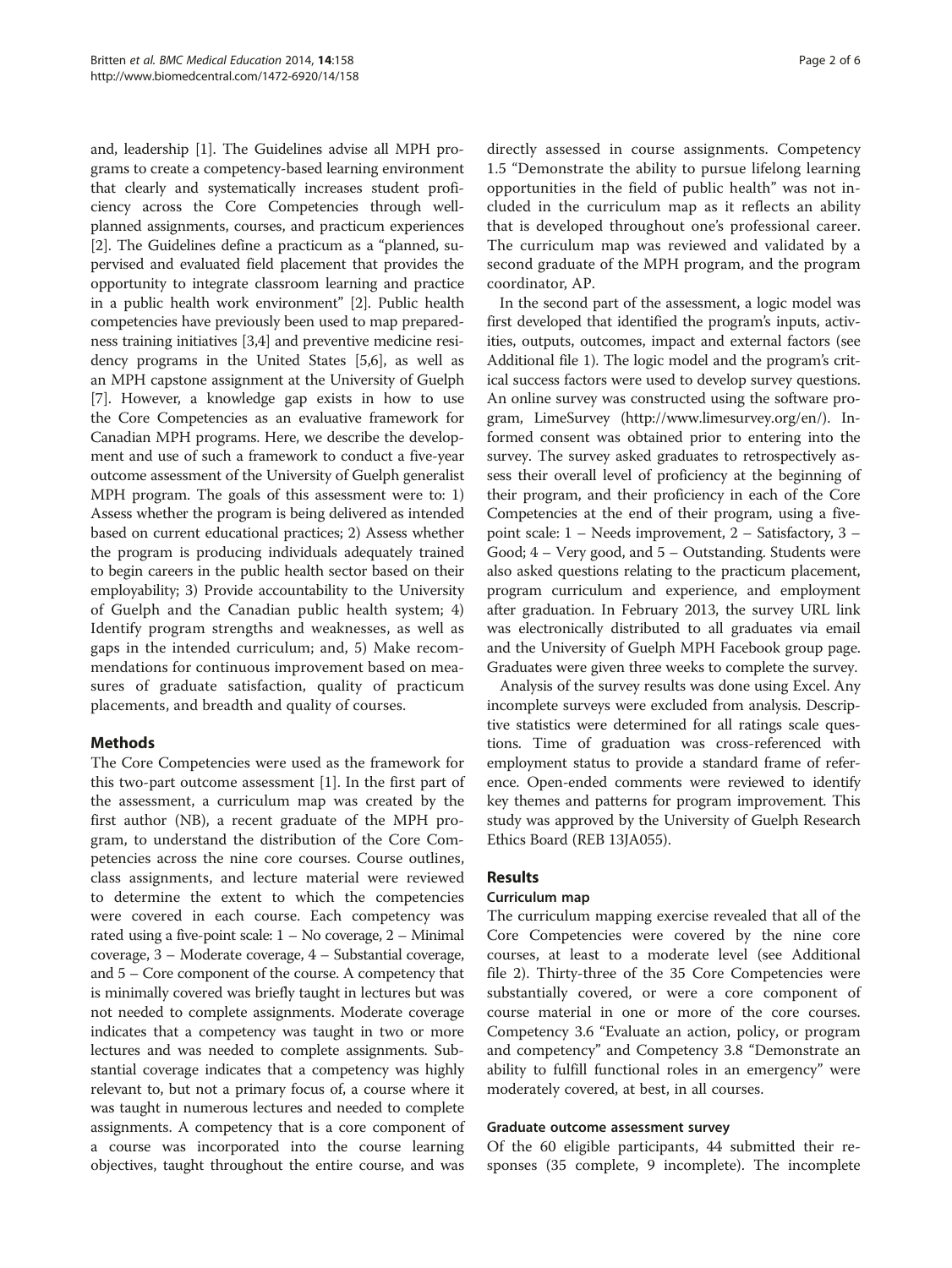responses were excluded from analysis yielding a response rate of 58%.

#### Employment

At the time of the survey, 60% of respondents were employed in the public health sector with the majority being employed for 3 years or less (Table 1). Of those employed in the public health sector, all were employed in 6 months or less with 71.4% being employed within 3 months. Of those who were not currently employed in the public health sector (40%), several respondents (30.8%) indicated that they were pursuing further education. Of those who were unable to find work (38.5%), 4 out of 5 of these respondents had graduated in February 2013.

#### Proficiency in the core competencies

When asked to evaluate their overall proficiency across the Core Competencies at the beginning of their program, 5.7% of respondents scored their proficiency as very good, none rated their proficiency as outstanding, with the majority of respondents needing improvement (40.0%). At the end of their program, the proportion of respondents who scored their proficiency as very good or outstanding in each of the Core Competencies ranged from 35.3-97.1% (see Additional file [3](#page-5-0)). Respondents felt least proficient in Competency 3.4 "Implement a policy or program and/or take appropriate action to address a specific public health issue" with 35.3% scoring their proficiency as very good (26.5%) or outstanding (8.8%). Respondents felt most proficient in Competency 6.2 "Interpret information for professional, non-professional and community audiences" with 97.1% scoring their proficiency as very good (50.0%) or outstanding (47.1%). The majority of respondents (greater than 50%) scored their proficiency as very good or outstanding in 31 of the 35 competencies. The other four competencies where less than 50% of respondents scored their proficiency as very good or outstanding were in Policy and Program Planning, Implementation and Evaluation (3.4, 3.5, 3.6, 3.8).

#### Practicum placement

Students complete a 12-16 week practicum in the Spring/Summer semester as part of the MPH degree requirements. The majority of respondents (93.9%) rated the value of their practicum to their overall program experience as very good (36.4%) or outstanding (57.6%). Respondents indicated that the practicum experience added to their training by providing contact with individuals in the public health sector (82.9%), meaningful public health exposure (80.0%), ability to apply knowledge gained through coursework (80.0%), additional knowledge (80.0%), experience with challenges in the public health sector (71.4%), enhanced understanding of the value of the Core Competencies (57.1%), and other benefits (11.4%). Respondents indicated additional benefits including exposure to government public health agencies, and a greater understanding of public health infrastructure and communication hierarchies.

# Electives

In addition to the nine core courses, students must complete three restricted elective courses. The majority of respondents (60.0%) indicated that three electives in their area of interest was sufficient, whereas 22.9% would have liked to have taken more electives. When respondents were asked how well elective courses enhanced their knowledge and skills beyond that gained in the core courses, 75.8% of respondents scored their electives as very good (48.5%) or outstanding (27.3%). The most influential factor affecting selection of elective courses was general interest (82.9%), followed by course content (68.6%) and lacking knowledge and training in the

Table 1 Descriptive statistics of survey respondents' employment status, duration of employment, time to find employment, and reasons for unemployment in the public health sector

| Respondents employed in the public health sector<br>$(60\%; 21$ respondents) |                  |              | Respondents not currently employed in the public health sector<br>$(40\%; 13$ respondents) |                                |              |
|------------------------------------------------------------------------------|------------------|--------------|--------------------------------------------------------------------------------------------|--------------------------------|--------------|
| Duration of employment                                                       | Recent hire      | $14.3\%$ (3) | Reason for not being employed in                                                           | Chosen a different career path | $7.7\%$ (1)  |
|                                                                              | $<$ 1 year       | 28.6% (6)    | public health sector                                                                       | Pursuing further education     | 30.8% (4)    |
|                                                                              | $1 - 3$ years    | 42.9% (9)    |                                                                                            | Unable to find work            | 38.5% (5)    |
|                                                                              | $>3$ years       | $9.5\%$ (2)  |                                                                                            | Other                          | $23.1\%$ (3) |
|                                                                              | No answer        | $4.8\%$ (1)  |                                                                                            |                                |              |
| Time to find employment                                                      | $<$ 3 months     | 71.4% (15)   |                                                                                            |                                |              |
|                                                                              | 3-6 months       | 19.1% (4)    |                                                                                            |                                |              |
|                                                                              | 6 months- 1 year | $0.00\%$ (0) |                                                                                            |                                |              |
|                                                                              | $> 1$ year       | $0.00\%$ (0) |                                                                                            |                                |              |
|                                                                              | No answer        | $9.5\%$ (2)  |                                                                                            |                                |              |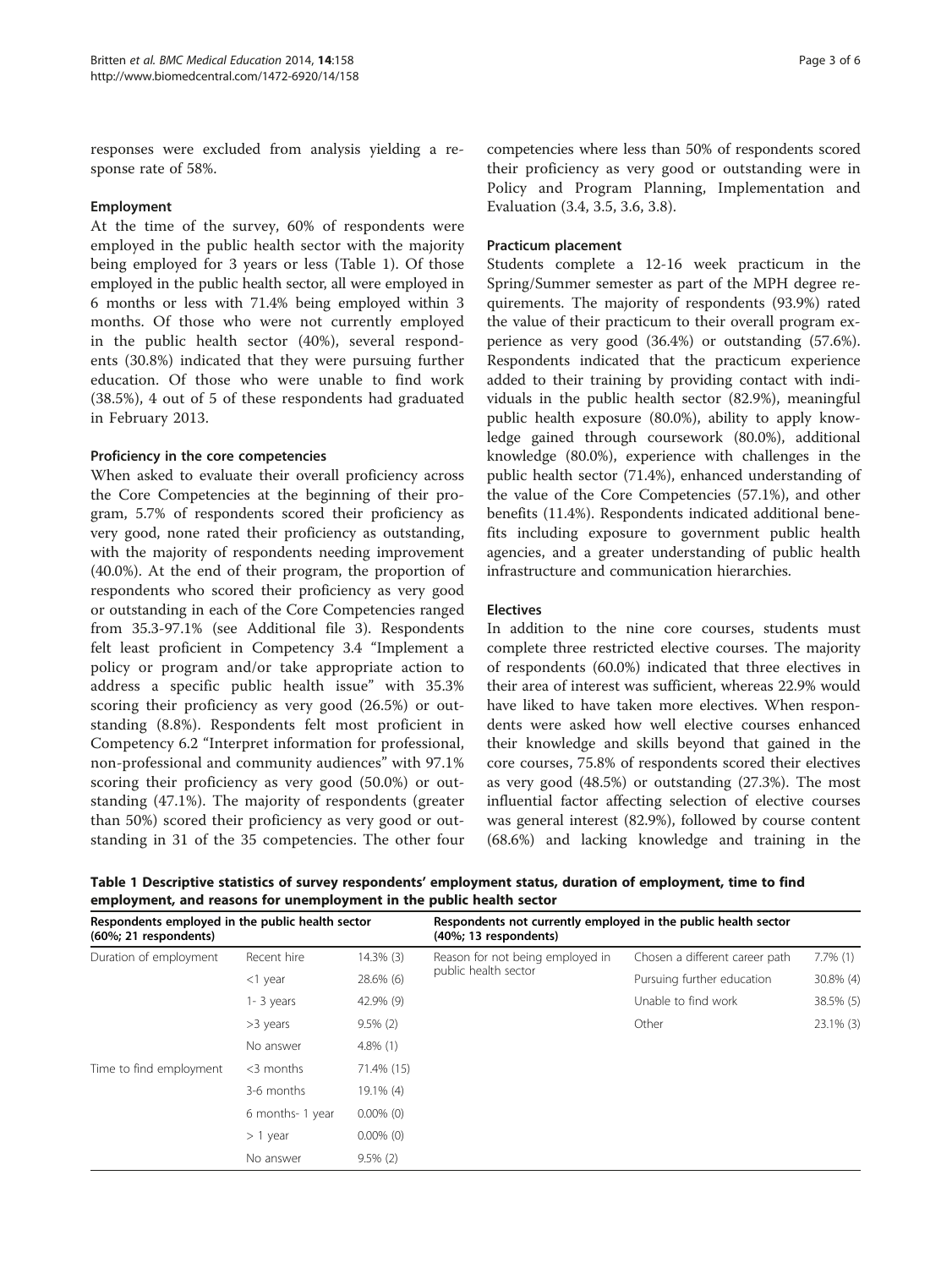course subject (60.0%) (Table 2). The least influential factor was a distance education learning format (11.4%). Additional comments revealed electives that are interdisciplinary, relevant to public health, and/or of personal interest were desirable. Course scheduling was cited as a challenge, at times, for choosing electives.

#### Faculty and program experience

Faculty are a central component of the MPH program. Faculty were rated on their level of student interaction, and teaching competence. The majority of respondents rated faculty as very good or outstanding in these areas (91.4% and 88.6%, respectively). Together, 85.7% of respondents rated their overall program experience as very good (25.7%) or outstanding (60.0%). Based on respondent feedback, key learning areas for future development include program evaluation, emergency preparedness, qualitative research skills, analytical software tools, and priority populations. More professional development opportunities such as networking and attending conferences would have further enhanced their development. Respondents identified practice-based learning environments, particularly in collaboration with public health organizations, as beneficial to their learning experience.

#### **Discussion**

Most MPH programs in Canada were developed after a series of public health crises in the early 2000s exposed an overall lack of capacity in the Canadian public health system to meet population health needs, especially during times of crisis. Several government-commissioned reports that reviewed provincial and federal public health systems were unanimous in their recommendation for graduatetrained public health professionals [[8-10\]](#page-5-0). In response, MPH programs were developed in order to imbue the necessary knowledge, skills and values in the future public health workforce. According to the Guidelines, MPH programs should provide students with a broad knowledge of

Table 2 Descriptive statistics of factors influencing elective selection including interest, lack of knowledge, course content, learning format, timing, and choice restriction

| Factors influencing elective choice                         | Percentage of respondents<br>who selected the factor |  |
|-------------------------------------------------------------|------------------------------------------------------|--|
| General interest                                            | 82.9% (29)                                           |  |
| Knowledge and training in the course<br>subject was lacking | $60.0\%$ (21)                                        |  |
| Course content                                              | 68.6% (24)                                           |  |
| Preference for distance education                           | $11.4\%$ (4)                                         |  |
| Convenience/Time of delivery                                | 31.4% (11)                                           |  |
| Only option available                                       | 20.0% (7)                                            |  |
| Other                                                       | $11.4\%$ (4)                                         |  |

concepts that can be applied to meet core public health needs [\[2](#page-5-0)]. This knowledge should be acquired in a competency-based learning environment that exists in both the classroom and real-world settings. In this study, we used the Core Competencies as the basis of our outcome assessment to gain a greater understanding of our competency-based learning environment. This allowed us to examine the progression of student learning across the Core Competencies, and to identify critical factors in student development that can be applied to similar MPH programs across Canada.

This study represents the first outcome assessment of a Canadian MPH program that uses the Core Competencies as an evaluative framework. The Core Competencies define the knowledge, skills and attitudes that are expected of today's public health professionals [\[1](#page-5-0)]. Depending on training, experience and role in the public health system, public health professionals may develop greater proficiency in certain competencies. Ensuring that public health professionals acquire and maintain competence is a shared responsibility of the individual, educators, and the public health sector, with MPH programs providing the necessary skills and knowledge prior to entering the workforce.

The results of this assessment show that the University of Guelph MPH program graduates had a positive learning experience characterized by gains in proficiency in the Core Competencies, leading to rapid employment for those who entered the public health workforce. Key program factors included a comprehensive core curriculum, diverse electives, meaningful practicums, and interactive, knowledgeable faculty. Although our findings are specific to the University of Guelph MPH program, the evaluative framework used in this study can be similarly applied to other Canadian MPH programs in order to develop a systems-view of graduate public health education and training in Canada.

We found that the majority of respondents scored themselves as either needing improvement or having basic proficiency across the Core Competencies at the beginning of the MPH program. Given the diverse educational backgrounds and prior work experience of entering students, some variation in students' level of proficiency can be expected. Over the duration of the program, students acquire the skills and knowledge necessary for public health professionals to become competent in their role, which are enhanced through practice-based learning experiences in order to make graduates proficient in the Core Competencies.

As students progressed through the program, we observed a shift where the majority of respondents scored themselves as having very good or outstanding proficiency in many of the Core Competencies at the end of the program. Given that the University of Guelph MPH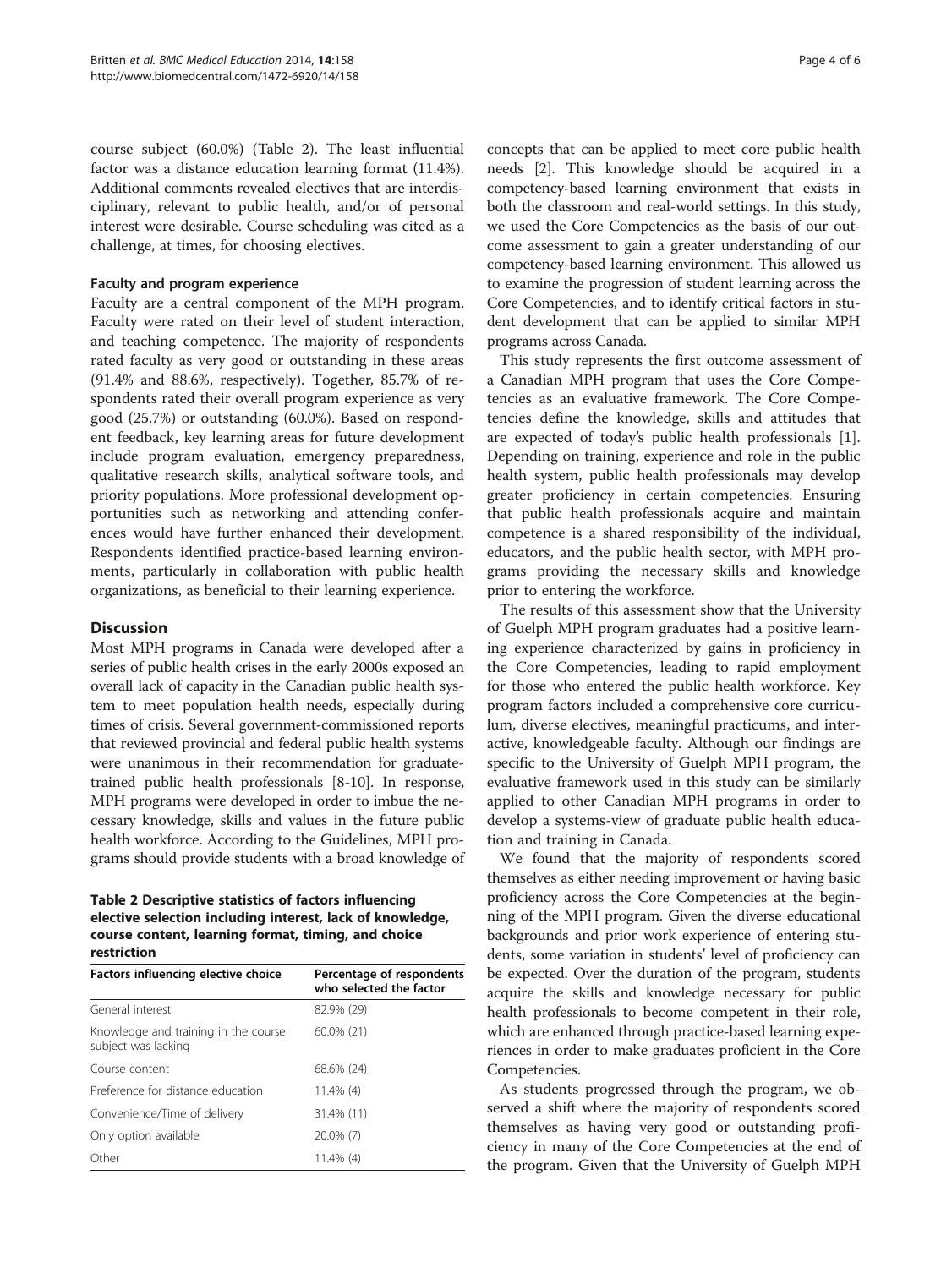<span id="page-4-0"></span>program is a generalist program with no formal areas of specialization, students appeared to supplement their learning experience by choosing electives that enhanced their knowledge and training in areas of interest to them. Other critical factors in their development including meaningful practicum experiences, competencybased curriculum, and knowledgeable faculty were found to revolve around practice-based teaching experiences.

Practice-based teaching in public health unites the classroom and public health practice in order to enhance student learning [\[11](#page-5-0)]. The use of case studies and problembased learning exercises in the classroom, and practicums outside of the classroom are common examples of practicebased teaching in public health [\[11,12\]](#page-5-0). Indeed, respondents identified the practicum experience as an extremely valuable component of their MPH program experience. Although there is little research on the impact of Canadian MPH practicums on student development, previous studies have shown that practicums can be successful in preparing students for entry into the workforce by developing additional skills, creating networking opportunities, and revealing what it is like to work in a public health setting that, together, help to bridge the gap between the school and work environment [[13](#page-5-0)]. According to the Guidelines, MPH practicums allow students to apply their classroom knowledge to public health practice, enhance their proficiency in the Core Competencies, improve their interpersonal, communication, critical thinking and problemsolving skills, and identify potential career interests [[2\]](#page-5-0). In order to provide valuable practicum experiences, successful links between academic institutions and public health practice must be established.

Linkages between academic institutions and public health practice allow the integration of traditional and applied learning in order to enhance student proficiency in the Core Competencies. A recent study of the partnership between New England boards of health and academic institutions found that boards of health were involved in hosting practicum students and in providing mentors, scholarly resources, guest lecturers, and financial support of student conference presentations [\[14](#page-5-0)]. In Florida, academic institutions support education and research within public health agencies, and in turn, public health agencies host MPH practicum students and serve as adjunct faculty [[15](#page-5-0)]. Students enhanced epidemiological surge capacity in North Carolina through a partnership between the University of North Carolina Center for Public Health Preparedness and state and local health departments [[12](#page-5-0)]. This kind of cooperative relationship was recommended by the Institute of Medicine's "Who will keep the public healthy? Educating *public health professionals for the*  $21^{st}$  *century*" and is outlined in the Guidelines as a way to build both program and workforce capacity [[2,16\]](#page-5-0). Although further

research is needed to understand the synergistic effect of partnerships between Canadian MPH programs and public health agencies, these examples demonstrate that an effective workforce is a result of formal education and workplace learning. Incorporating practice-based learning in MPH pedagogical practices will accelerate this outcome.

Potential limitations of this study include recall bias, particularly for those respondents who were among the first cohort of graduates, and may have experienced some difficulty differentiating between knowledge gained while in the public health workforce, and their knowledge upon graduation. Response bias may have been introduced through self-selection or use of ratings scale questions. Of note, recent graduates (February 2013) were over-represented (28.6%) in the respondent population. Future work will evaluate employers' perceptions of graduate proficiency in the Core Competencies to gain a more comprehensive understanding of the program's impact and effectiveness. Although these results are limited to the University of Guelph MPH program, we encourage other MPH programs to use a similar evaluative framework, as presented in this study.

#### Conclusions

Moving forward, a systems understanding of Canadian graduate public health education is needed and should include an evaluation of the impact of MPH graduates on the Canadian public health system. The public health workforce can benefit by identifying strengths and areas of improvement in MPH program curriculum, practicebased teaching, and linkages with public health agencies. We recommend that MPH programs conduct and publish regular evaluations and scholarly teaching and learning activities in order to identify and disseminate best practices for the strengthening of the entire public health education system. By using the Core Competencies as an evaluative framework, as presented here, results from different programs will be more easily translatable. As public health continues to face both new and recurring challenges, MPH programs will continue to be invaluable to the education and training of the public health workforce to meet these needs and enhance population health into the future.

# Additional files

[Additional file 1:](http://www.biomedcentral.com/content/supplementary/1472-6920-14-158-S1.pdf) Logic model of the University of Guelph MPH program outcome assessment. The logic model describes the program inputs, activities, outputs, outcomes and impact, as well as influential external factors.

[Additional file 2:](http://www.biomedcentral.com/content/supplementary/1472-6920-14-158-S2.pdf) Curriculum map of the nine core courses in the University of Guelph MPH program. The Core Competencies were mapped onto the nine core courses using lecture material and course outlines and assignments. The extent to which they were covered in